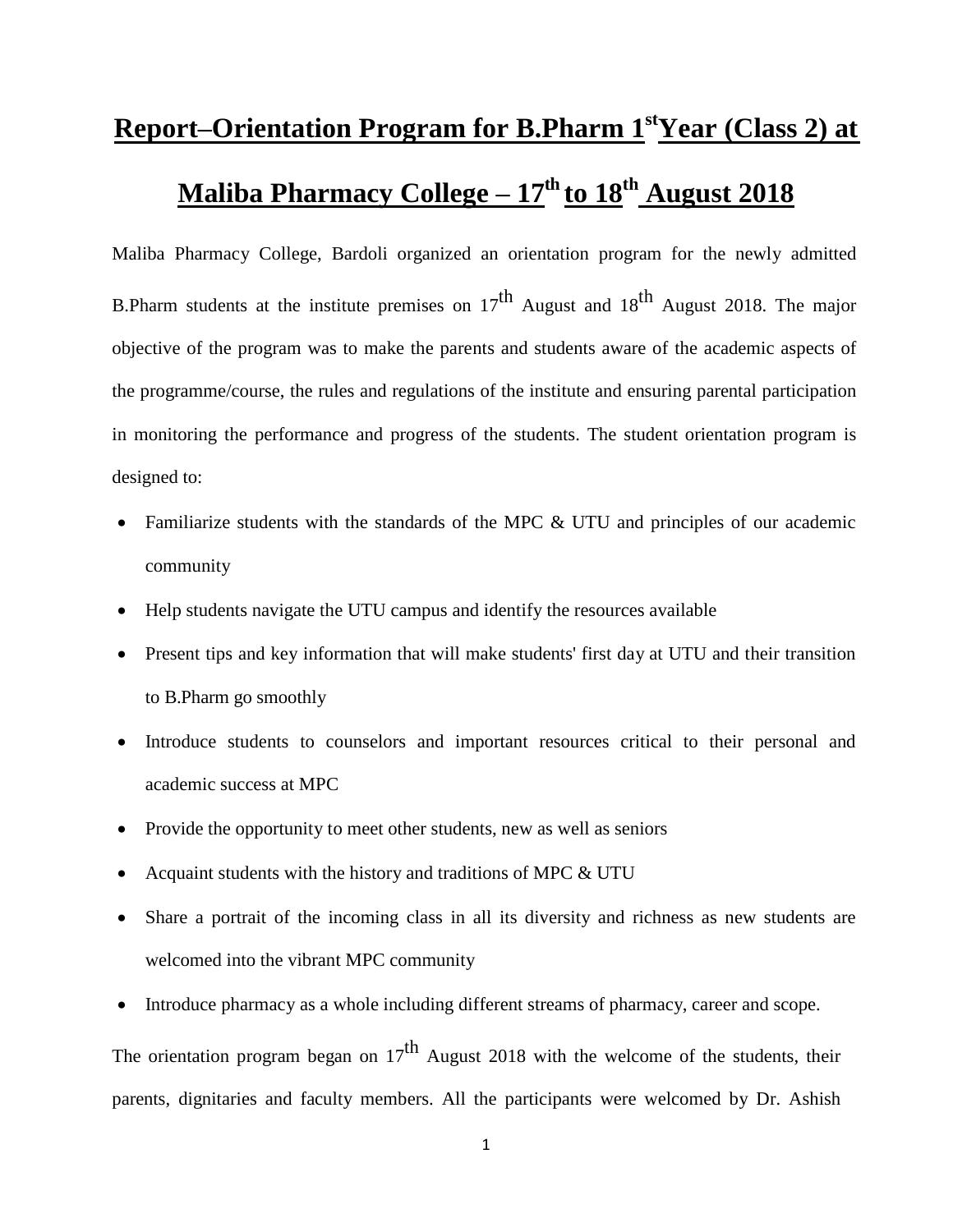Mishra, Dean, faculty of Pharmacy; He inspired students and gave overview about B.Pharm, subjects to be taught in B.Pharm, various jobs prospective after completion of B.Pharm. Dr. Shailesh Shah, Principal of MPC welcome students and inspired students with quote "Where there is a will, there is away". He gave brief description of the institute, which included the motto, vision, mission, history and academic regulations & reputation of college along with recent achievements.

All HODs of MPC took expert session in their respective specialization subjects for creating interest in Pharmacy field and to have an overview of different subjects of Pharmacy. Dr. Shrikant Joshi discussed regarding universal human values & role of students in nation building. The students were taken for a visit to entire Maliba Campus to explore the availability of various resources by a team of faculty members. This orientation program was coordinated by admission committee of MPC.



Dr. Ashish Mishra interacting with class Principal, MPC addressing to new students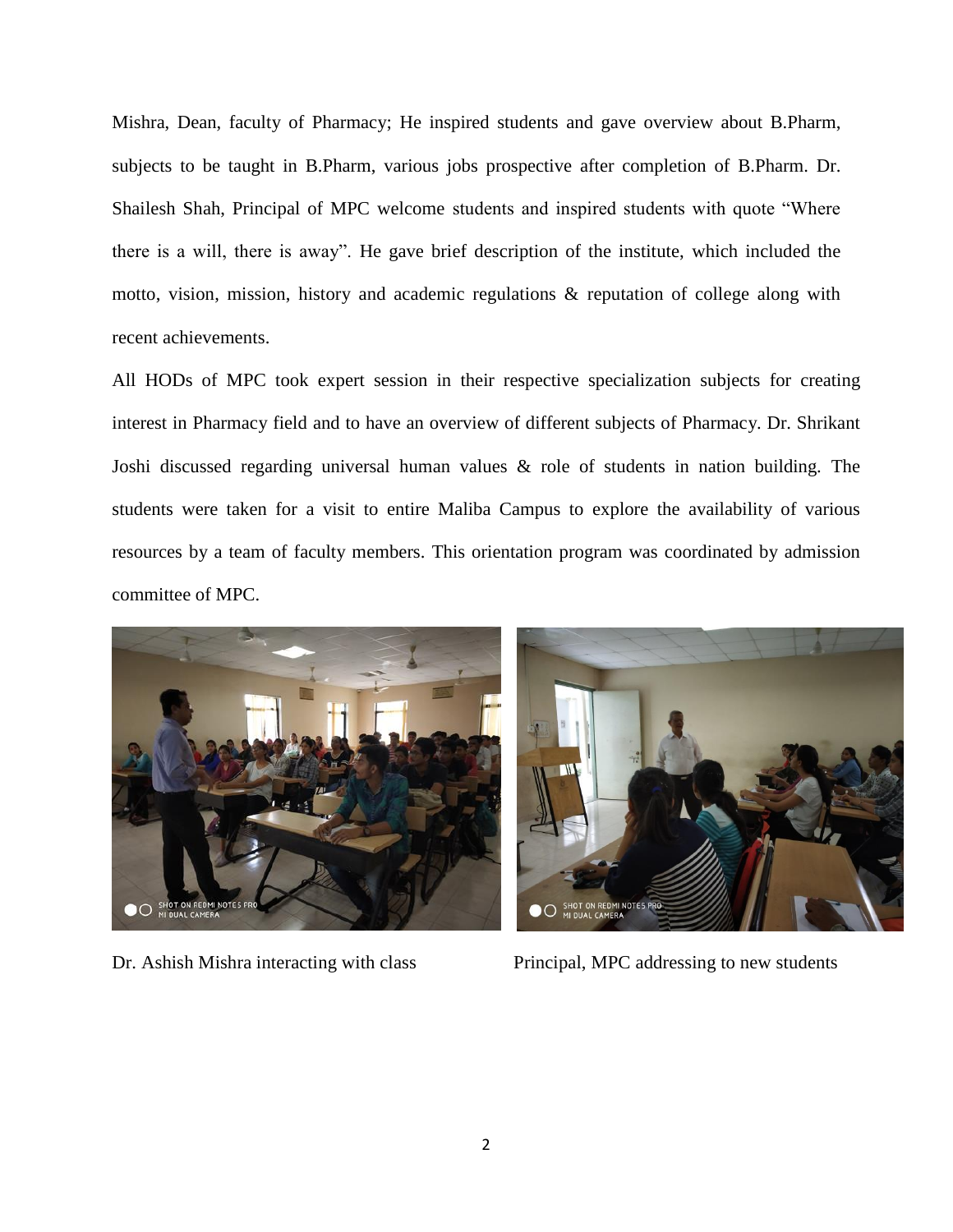Photos of other sessions: